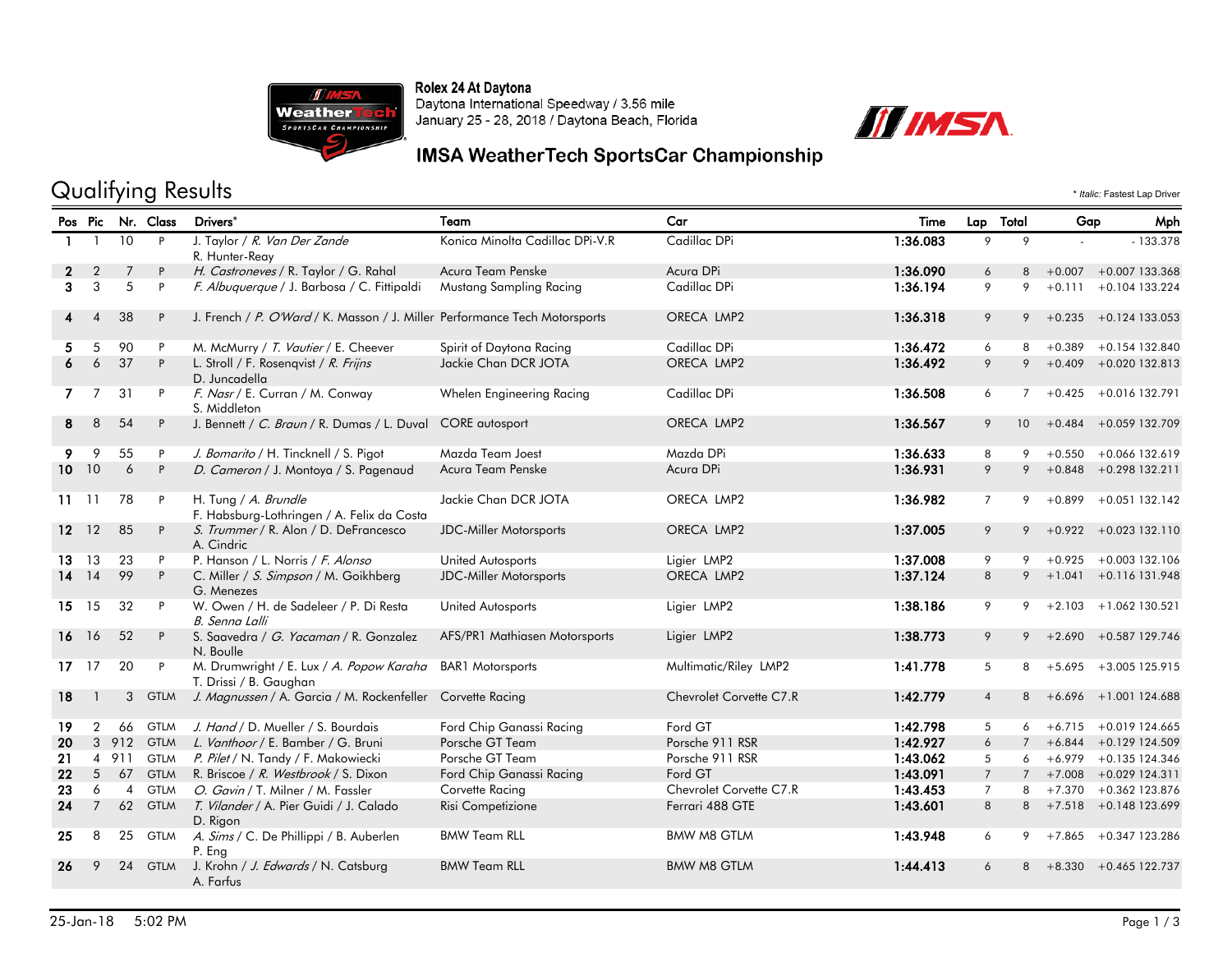

Rolex 24 At Daytona<br>Daytona International Speedway / 3.56 mile January 25 - 28, 2018 / Daytona Beach, Florida



## Qualifying Results \* *Italic:* Fastest Lap Driver

|    | Pos Pic        |                 | Nr. Class    | Drivers <sup>*</sup>                                                         | Team                                                 | Car                     | Time     | Lap Total      | Gap          | Mph                         |
|----|----------------|-----------------|--------------|------------------------------------------------------------------------------|------------------------------------------------------|-------------------------|----------|----------------|--------------|-----------------------------|
| 27 |                | 51              | GTD          | P. Dalla Lana / P. Lamy / M. Lauda<br>D. Serra                               | Spirit of Race                                       | Ferrari 488 GT3         | 1:46.049 | 6              | 8            | $+9.966 + 1.636$ 120.844    |
| 28 | 18             | 22              | P            | J. van Overbeek / P. Derani / N. Lapierre                                    | <b>Tequila Patron ESM</b>                            | Nissan DPi              | 1:46.129 | $\overline{2}$ |              | $2 + 10.046 + 0.080120.753$ |
| 29 | $\overline{2}$ | 82              | <b>GTD</b>   | M. Molina / R. Perez de Lara / M. Fuentes<br>S. Creel / M. Griffin           | Risi Competizione                                    | Ferrari 488 GT3         | 1:46.502 | 8              | $9 + 10.419$ | +0.373 120.330              |
| 30 | 3              | 11              | <b>GTD</b>   | R. Ineichen / M. Bortolotti / F. Perera<br>R. Breukers                       | <b>GRT Grasser Racing Team</b>                       | Lamborghini Huracan GT3 | 1:46.658 | 8              |              | 8 +10.575 +0.156 120.154    |
| 31 | $\overline{4}$ | 15              | <b>GTD</b>   | J. Hawksworth / D. Heinemeier Hansson<br>S. Pruett / D. Farnbacher           | 3GT Racing                                           | Lexus RC F GT3          | 1:46.714 | 6              | $6 + 10.631$ | +0.056 120.091              |
| 32 | 5              | 63              | <b>GTD</b>   | C. MacNeil / A. Balzan / G. Jeannette<br>J. Segal                            | Scuderia Corsa                                       | Ferrari 488 GT3         | 1:47.055 | 5              |              | 10 +10.972 +0.341 119.708   |
| 33 | 6              | 14              | <b>GTD</b>   | D. Baumann / K. Marcelli<br>P. Frommenwiler / B. Junqueira                   | 3GT Racing                                           | Lexus RC F GT3          | 1:47.186 | 8              |              | 8 +11.103 +0.131 119.562    |
| 34 |                | 86              | <b>GTD</b>   | K. Legge / A. Parente / T. Hindman<br>A. Allmendinger                        | Michael Shank Racing w/<br>Curb-Agajanian            | Acura NSX GT3           | 1:47.251 | 6              | $8 + 11.168$ | +0.065 119.489              |
| 35 | 8              | 29              | GTD          | S. van der Linde / K. van der Linde<br>J. Schmidt / C. Mies                  | Montaplast by Land-Motorsport                        | Audi R8 LMS GT3         | 1:47.273 | $\overline{7}$ |              | $9 + 11.190 + 0.022119.465$ |
| 36 | 9              | 58              | <b>GTD</b>   | P. Long / C. Nielsen / R. Renauer<br>M. Jaminet                              | Wright Motorsports                                   | Porsche 911 GT3 R       | 1:47.291 | 6              |              | 8 +11.208 +0.018 119.445    |
| 37 | 10             | 96              | <b>GTD</b>   | J. Klingmann / M. Tomczyk / M. Kvamme<br>D. Yount / C. Lawrence              | <b>Turner Motorsport</b>                             | BMW M6 GT3              | 1:47.348 | 8              |              | 10 +11.265 +0.057 119.381   |
| 38 | 11             | 44              | GTD          | J. Potter / A. Lally / A. Davis<br>M. Winkelhock                             | <b>Magnus Racing</b>                                 | Audi R8 LMS GT3         | 1:47.442 | 8              | $8 + 11.359$ | +0.094 119.277              |
| 39 | 12             | 59              | GTD          | S. Smith / R. Renger / H. Proczyk / S. Muller Manthey-Racing<br>M. Cairoli   |                                                      | Porsche 911 GT3 R       | 1:47.587 | 8              | $8 + 11.504$ | $+0.145$ 119.116            |
| 40 | 13             | 33              | <b>GTD</b>   | B. Keating / J. Bleekemolen<br>A. Christodoulou / L. Stolz                   | Mercedes-AMG Team Riley Motorsports Mercedes-AMG GT3 |                         | 1:47.796 | 8              | $8 + 11.713$ | +0.209 118.885              |
| 41 | 14             | 64              | <b>GTD</b>   | B. Sweedler / T. Bell / F. Montecalvo<br>S. Bird                             | Scuderia Corsa                                       | Ferrari 488 GT3         | 1:47.839 | 8              |              | 8 +11.756 +0.043 118.838    |
| 42 | 15             | 69              | <b>GTD</b>   | C. Gilsinger / R. Eversley / S. Rayhall<br>J. Falb                           | <b>HART</b>                                          | Acura NSX GT3           | 1:47.862 | $\overline{7}$ | $8 + 11.779$ | +0.023 118.812              |
| 43 | 16             | 48              | <b>GTD</b>   | B. Sellers / M. Snow / A. Caldarelli<br><b>B.</b> Miller                     | Paul Miller Racing                                   | Lamborghini Huracan GT3 | 1:48.181 | 6              | $8 + 12.098$ | +0.319 118.462              |
| 44 | 17             | 93              | <b>GTD</b>   | J. Marks / L. Aschenbach / M. Farnbacher<br>C. Ledogar                       | Michael Shank Racing w/<br>Curb-Agajanian            | Acura NSX GT3           | 1:48.239 | $\overline{7}$ |              | 8 +12.156 +0.058 118.399    |
| 45 | 18             | 75              | GTD          | K. Habul / T. Jaeger / M. Engel<br>M. Grenier                                | SunEnergy1 Racing                                    | Mercedes-AMG GT3        | 1:48.326 | 8              | $8 + 12.243$ | +0.087 118.304              |
| 46 | 19             |                 | 19 GTD       | M. van Splunteren / E. Perez Companc<br>C. Engelhart / C. Lenz / L. Machiels | <b>GRT Grasser Racing Team</b>                       | Lamborghini Huracan GT3 | 1:51.531 | 6              |              | 8 +15.448 +3.205 114.904    |
|    |                | Not classified: |              |                                                                              |                                                      |                         |          |                |              |                             |
|    |                | $\overline{2}$  | $\mathsf{P}$ | S. Sharp / R. Dalziel / O. Pla                                               | Tequila Patron ESM                                   | Nissan DPi              |          |                |              |                             |
|    |                | 71              | <b>GTD</b>   | K. Koch / R. Foley / L. Spinelli Boggi<br>J. Perez                           | P1 Motorsports                                       | Mercedes-AMG GT3        |          |                |              |                             |